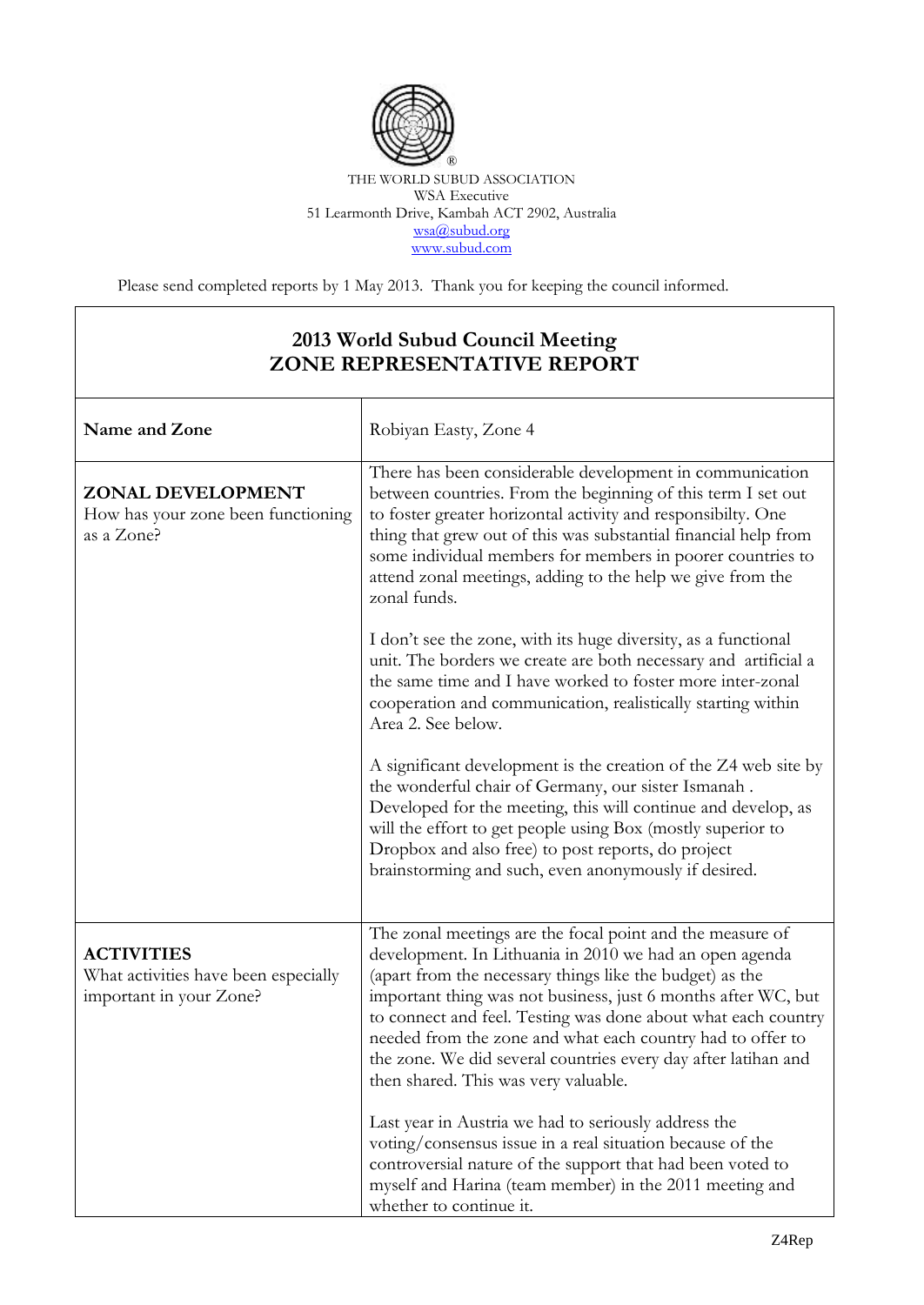|                                                                                                      | With council's agreement I changed the nature of our<br>newsletter from purely informational, giving each issue over to<br>a different country to showcase itself. We have had three so<br>far, which I also hope to post on our website.<br>Then the buzz in the air about re-energizing being enterprising<br>was developed at the kejiwaan meeting in Budapest (a<br>surprising but important confluence) and taken up by the great<br>new German team for our meeting this year in Wolfsburg. The<br>feeling at this meeting was one of love and closeness. It is of<br>great significance that we had participants from Z3, Z7, all 6<br>area 2 IHs' plus Mauricio, Latifah and Bachtiar. Huge kudos to<br>the German team and in particular to Ismanah. I am writing<br>about this separately. Indeed, Ibu in her message expressed the<br>hope that this meeting would touch other zones. |
|------------------------------------------------------------------------------------------------------|--------------------------------------------------------------------------------------------------------------------------------------------------------------------------------------------------------------------------------------------------------------------------------------------------------------------------------------------------------------------------------------------------------------------------------------------------------------------------------------------------------------------------------------------------------------------------------------------------------------------------------------------------------------------------------------------------------------------------------------------------------------------------------------------------------------------------------------------------------------------------------------------------|
|                                                                                                      | Prior to this I had visited Orgiva in Spain, ostensibly to<br>promote the enterprise and projects venue in Wolfsburg, but<br>feeling that there was something unexpected in the air.<br>Leonard Hitchcock, chair of Britain was there and Paloma and<br>Harvey also came. We made a report on SWN on the<br>developments there and in particular how this event that grew<br>spontaneously stimulated the group to take the next step with<br>their projects from ideas to implementation.                                                                                                                                                                                                                                                                                                                                                                                                       |
|                                                                                                      | Perhaps we Subud members have a role to play in preserving<br>the hard-earned unity of Europe in these fractious time.                                                                                                                                                                                                                                                                                                                                                                                                                                                                                                                                                                                                                                                                                                                                                                           |
| <b>COUNTRIES</b><br>Are there any developments that<br>have occurred in your countries to<br>report? | I cannot go through 24 countries, but individual country<br>reports are available. To mention a few highlights:<br>Austria initiated the enterprise venue idea by putting one on<br>the end of their annual AGM.<br>Moldova (Anna Hiora and team) ran for the third year their<br>successful EFL summer course (free) with support from<br>SDIA.<br>On the negative side, many Z4 countries have weak<br>economies. Greek members continue to experience great stress<br>and hardship owing to the destruction of its economic base by<br>cruel austerity measures imposed from outside. Most of<br>Europe is following suit, hence the urgent need to develop<br>money-earning projects.                                                                                                                                                                                                        |
| <b>ZONE</b><br>STRENGTHS/WEAKNESSES<br>What are the strengths and<br>weaknesses in your zone?        | Strengths:<br>Strong togetherness within great diversity.<br>Organisational strength in bigger countries.<br>Project ideas and initiatives in smaller countries<br>Weaknesses:<br>Many countries lack premises and the money to do anything<br>about it.<br>No medium to large enterprises                                                                                                                                                                                                                                                                                                                                                                                                                                                                                                                                                                                                       |
|                                                                                                      |                                                                                                                                                                                                                                                                                                                                                                                                                                                                                                                                                                                                                                                                                                                                                                                                                                                                                                  |